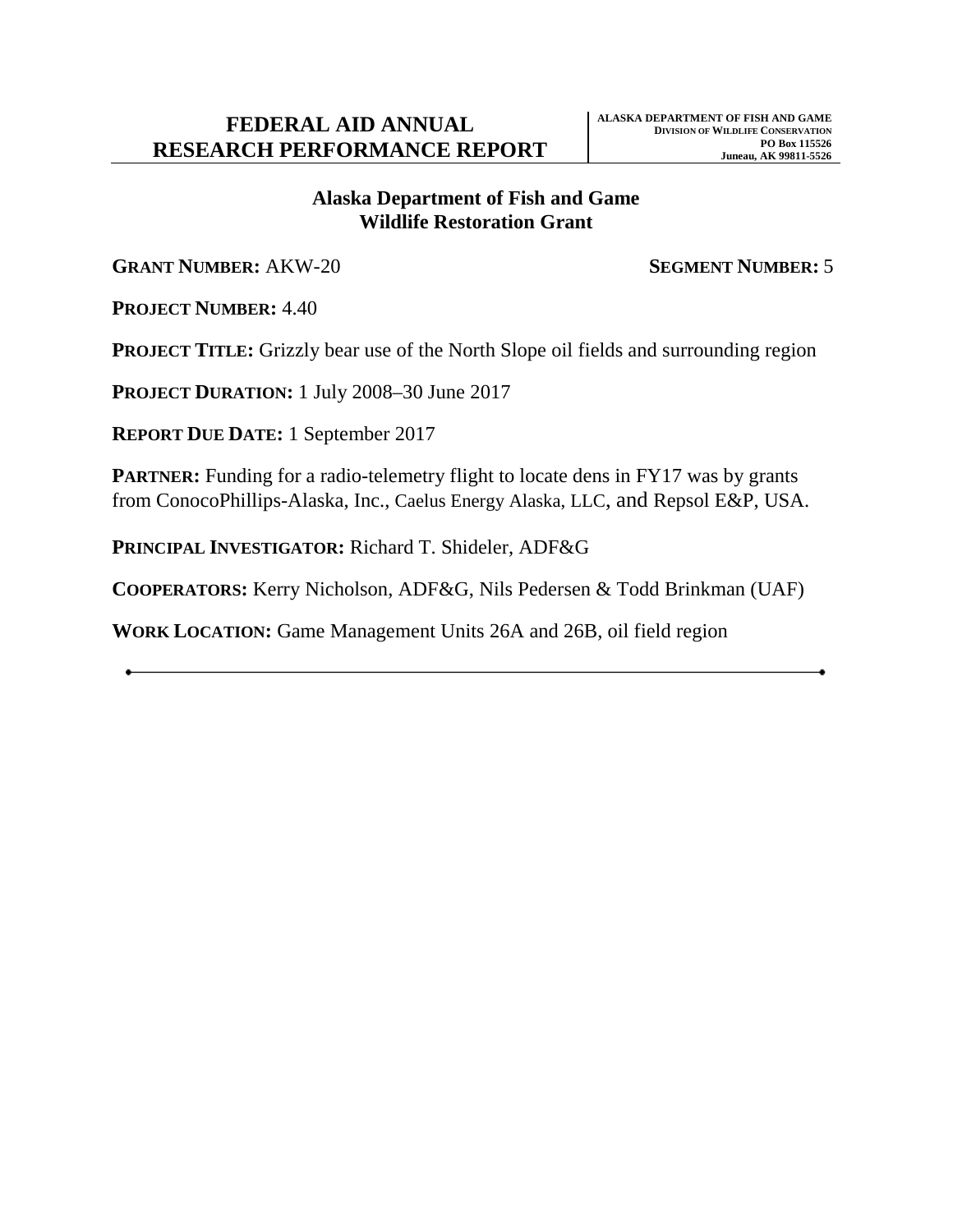# **I. SUMMARY OF WORK COMPLETED THIS SEGMENT ON JOBS IDENTIFIED IN ANNUAL WORK PLAN**

**N.B.:** Due to the decline in funding for this project over the past several FY the FY17 workplan was oriented toward ending all field work on this project. This would have included removal of all radio collars, removal of all hair snare sites, and cessation of ground inspections of den sites. However, late in FY17 funding became available and jobs originally scheduled to end in FY17 are being continued into or re-scheduled for FY18.

**OBJECTIVE 1:** Continue the den detection research with the goal of developing a management program using a combination of tested detection methods applied to the highest probability denning habitat. This will allow industry to optimize detection of denning grizzly bears and avoid them during winter exploration, transportation, and maintenance activities.

**JOB/ACTIVITY 1A:** Develop a grizzly bear den habitat selection model.

Problems with the scale of available Digital Elevation Models (DEM) continued to thwart our objective to develop a habitat selection model and map. In FY16 we had anticipated being able to compare results from high-resolution digital aerial photogrammetry ("Structure from Motion" technique) obtained for us by Dr. Matthew Nolan of the University of Alaska Fairbanks with a LiDAR-based DEM of the same area provided by Armstrong Energy, LLC (formerly by Repsol E & P, USA ["Repsol"]). Unfortunately, legal issues stalled acquisition of the DEM until late FY17 when those issues were resolved. We received the DEM, and have initiated analysis.

In FY16 the Department had purchased high-resolution digital imagery hardware and software for censusing caribou. An anticipated additional function for that system was to use the SfM technique to acquire fine-scale digital imagery that could be converted to a DEM. We expected to survey a test section of the study area with known and inspected dens using Department aircraft in August 2016. However, the expected hardware delivery date was delayed until winter; therefore, no SfM data were acquired. Both hardware and software have been received and successfully tested on caribou surveys in late June 2017. This task has moved to the FY18 work plan.

**JOB/ACTIVITY 1B:** Collect data on habitat characteristics of dens of radio-marked bears, and field verify areas of high, medium, and low probability denning habitat based on the predictive model generated in job 1a.

Locating active dens is important not only because we can inspect them post-emergence to gather data about den characteristics, but also because industry needs the den location in order to avoid them during winter off-road activities. We usually locate putative dens by flying aerial radiotelemetry flights in late fall after bears have entered dens for the winter. Occasionally we also make direct observations from the road system or receive reports from Security patrolling the oilfield road system. In fall 2016 we received reports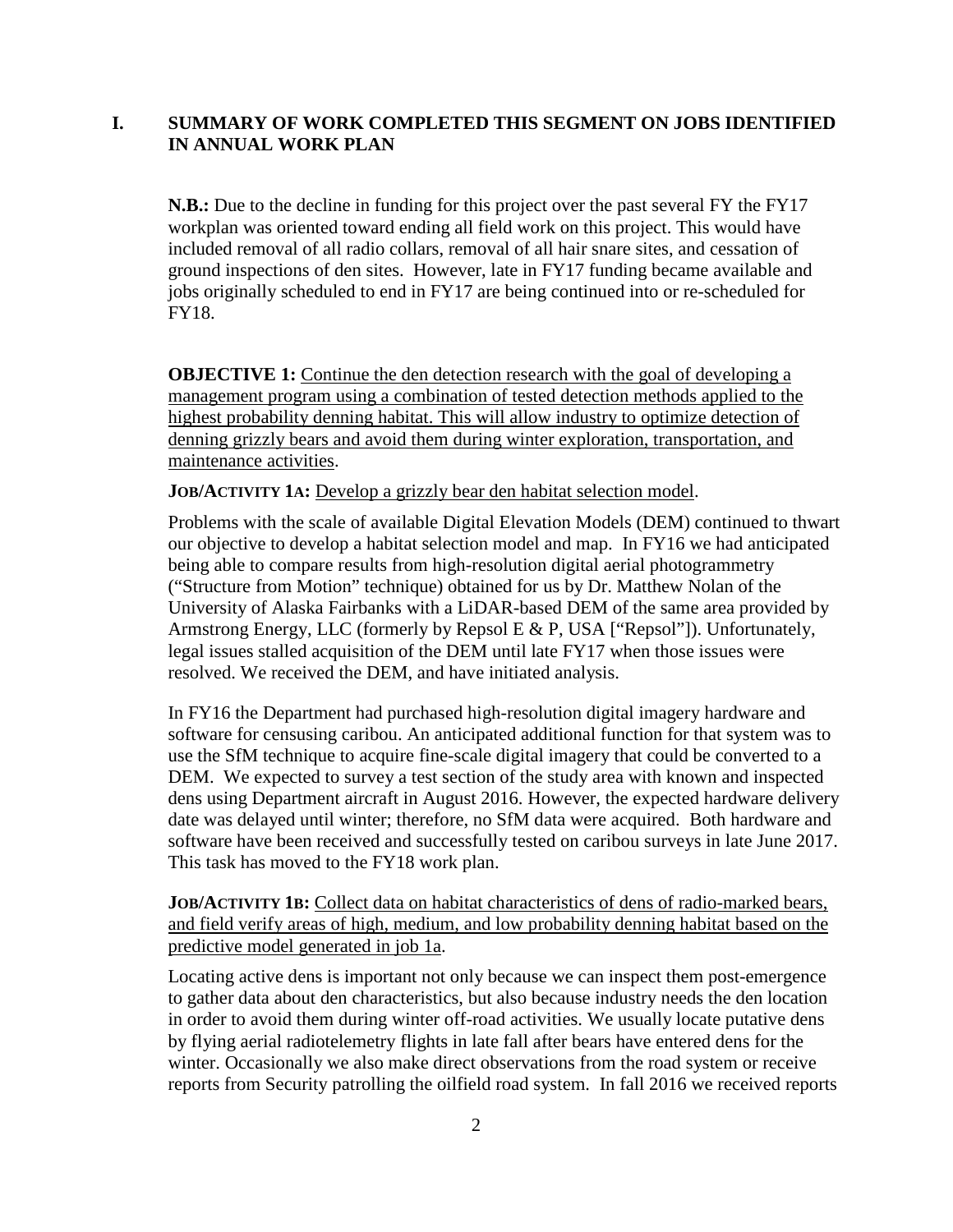from oilfield security personnel of 2 bears denning within 0.5 miles of permanent facilities. One putative den was within 0.5 mi of a pipeline that was to be repaired in winter 2016-17. Due to lack of availability of survey aircraft and poor fall weather we were unable to complete a fall aerial den survey. Therefore, we included these 2 putative locations in University of Alaska (UAF) graduate student Nils Pedersen's winter den detection project (see Job 1c). We inspected both dens in February 2017 (see Job 1c) and confirmed that one location was that of radio-collared bear #147 and that the other was occupied by a non-collared bear. We inspected both locations in June 2017 and confirmed that a bear had denned at each site but were unable to collect much data because there was still a snowbank. We anticipate collecting such data in early FY18.

We were finally able to fly a den radio-telemetry survey in March 2017. Due to funding restrictions, we flew only the portion of the study area west of the Sagavanirktok River where industry off-road activity was concentrated. In addition to the den of bear #147, we found 8 putative dens of radio-marked bears by interpolation of their radio signals. No radio-marked bears denned near the unmarked bear's den where they could have been confused with it. None of the radio-marked bear dens appeared to be within the 0.5 mile avoidance zone around industry winter activities.

#### **JOB/ACTIVITY 1C:** Evaluate the efficacy of den detection methods (e.g., handheld and airborne forward-looking infrared "FLIR" imagers, trained scent dogs).

Operational funding for this job had been through a National Fish and Wildlife Foundation (NFWF) grant, which ended prior to FY17. We reported results in the NFWF final report appended to the FY14 segment report. Since then we have collected additional data on den detection methods on an opportunistic basis.

One FY14 annual report recommendation was to investigate the efficacy of using a FLIR unit mounted on an unmanned aerial vehicle (UAV, or "drone) to detect active dens. This would potentially provide a more responsive and cost-effective method. In FY16 UAF initiated a graduate research project to investigate this technique. ADF&G committed to assist the project. Part of this assistance was to maintain a sample of radio-collared bears near the road system that would potentially be available to field test the UAV. In winter 2016-2017 graduate student Nils Pedersen tested the UAV primarily on artificial dens in the Kuparuk oilfield. We recommended he test the UAV on the 2 putative dens noted in Job 1b. Initial results with the UAV were not conclusive so Pedersen used his Karelian Bear Dog following the protocols developed by ADFG during the NFWF study. The dog indicated positively at both sites, and subsequent UAV flights and a June 2017 ground inspection supported that conclusion. No other radio-collared bears denned near enough to the road system to be feasibly tested. Final results will be presented in Pedersen's M.S. thesis.

### **JOB/ACTIVITY 1D:** Construct and instrument an artificial den to test the accuracy of FLIR under varying snow conditions.

Operational funding for this job had been through a grant from NFWF that ended prior to FY17. We reported results in the NFWF final report appended to the FY14 annual Federal Aid report. This job has been turned over to UAF graduate student Nils Pedersen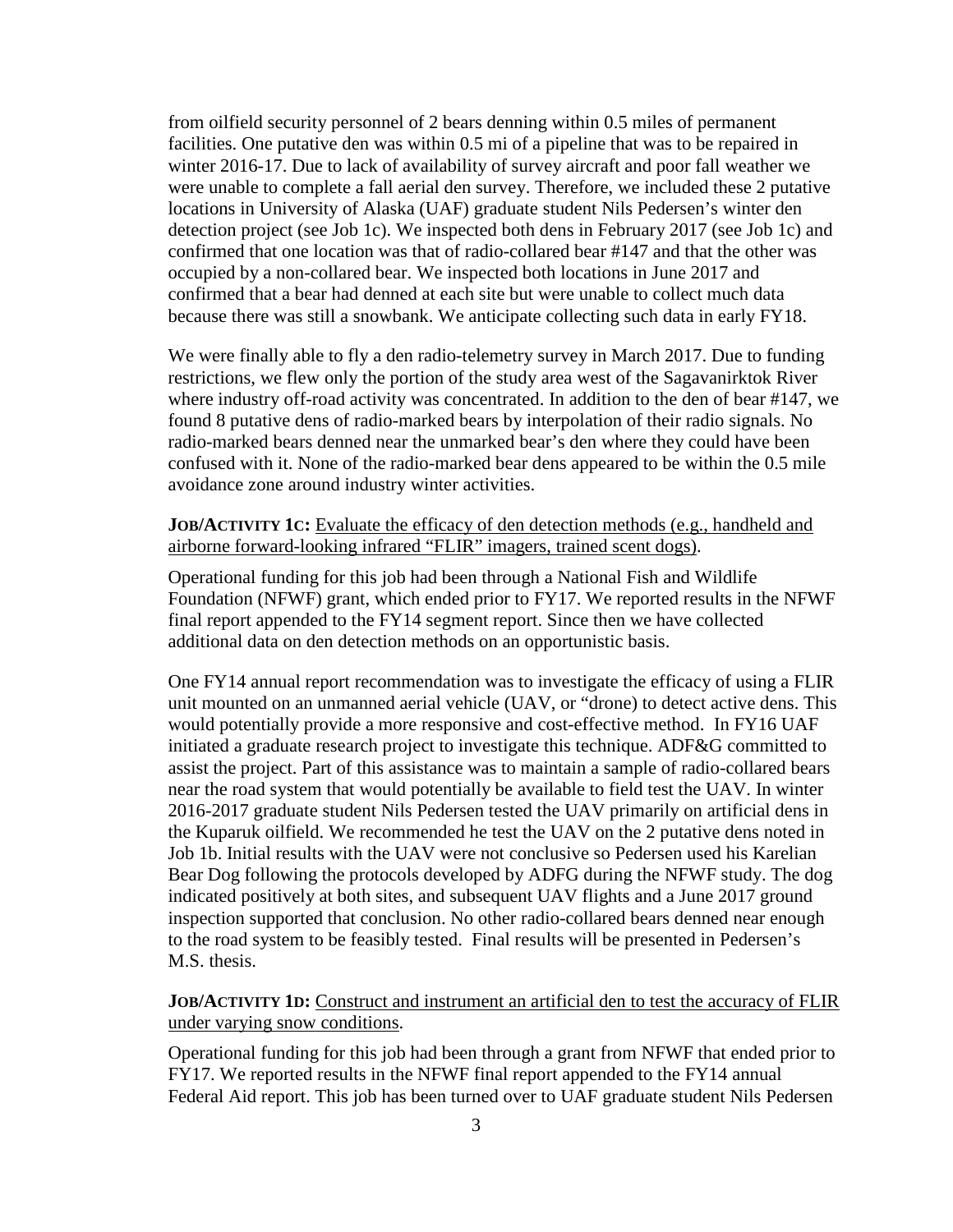as part of the project mentioned in Job 1c. In addition to testing the FLIR mounted on the UAV, Mr. Pedersen continued testing the handheld FLIR on artificial dens using methods we developed in our proof-of-concept study reported in the NFWF report. Results will be reported in Pedersen's M.S. thesis.

**OBJECTIVE 2:** Investigate the response of "natural food" bears to the removal of food-conditioned bears from the oil field, especially to determine if these bears attempt to obtain human food.

**JOB/ACTIVITY 2A:** Capture bears and replace radio collars.

At the beginning of FY16 we had a sample size of 27 bears with functional radio collars. By late FY16, bear mortality, collar loss and likely emigration from the study area had reduced the effective radio-collared sample to 20. Due to uncertainty in future funding and the likelihood that the field portion of the project would end after FY17, in June 2016 we removed collars from 4 more bears that were on the periphery of the study area and did not replace any collars that contained a breakaway mechanism. We retained collars on several bears that would potentially provide an opportunity for the UAF den detection study. We also collared one new bear that was using the Prudhoe Bay oilfield. By June 2017 two additional bears, both adult females, had died of unknown causes, a male had been killed at a North Slope village, and a female had shed her collar. Our total sample size as of the end of FY17 was 13 radio-collared bears. During 2 radio-tracking flights in late FY2017 only 3 females had this year's cubs (COYs), and 2 of these mother bears were food-conditioned half-sisters.

#### **JOB/ACTIVITY 2B:** Analyze grizzly bear DNA specimens for individual relationships.

One goal of this project has been to identify individual relationships among bears in the study area and especially those using the oil fields. This provides a sense of the number of bears using the area that may not have been in our capture sample. In addition, individual identification provides insight into cub survival to weaning by confirming maternity-paternity of captured or harvested individuals, the social structure of bears in the area, and the potential familial relationships of food-conditioned bears. Earlier in this project we collected specimens for genetic "fingerprinting" from 3 sources: 1) tissue samples collected at the time of capture from bears newly captured for the study; 2) hair collected on barbed wire hair traps on power poles and other features (e.g. survey posts, oil well markers) within the oil fields; and 3) tissue obtained by using a biopsy dart. We reported results from previous collections in previous Federal Aid annual reports.

Initially, the systematic collection and analysis of hair at 14 established barbed wire hair "traps" on power poles was funded by NFWF and ended in FY14. Since FY14 we have continued to collect hair on an opportunistic basis, with the goal of submitting samples for individual identity analysis when funding becomes available (see Job 2c).

We archived hair samples from power pole hair traps that we collected since 2013, as well as tissue samples collected from harvested bears in Game Management Unit 26B as part of a grizzly bear management project, and hair collected from other sources within the study area. In June 2016 (FY16) we observed several unmarked bears in the area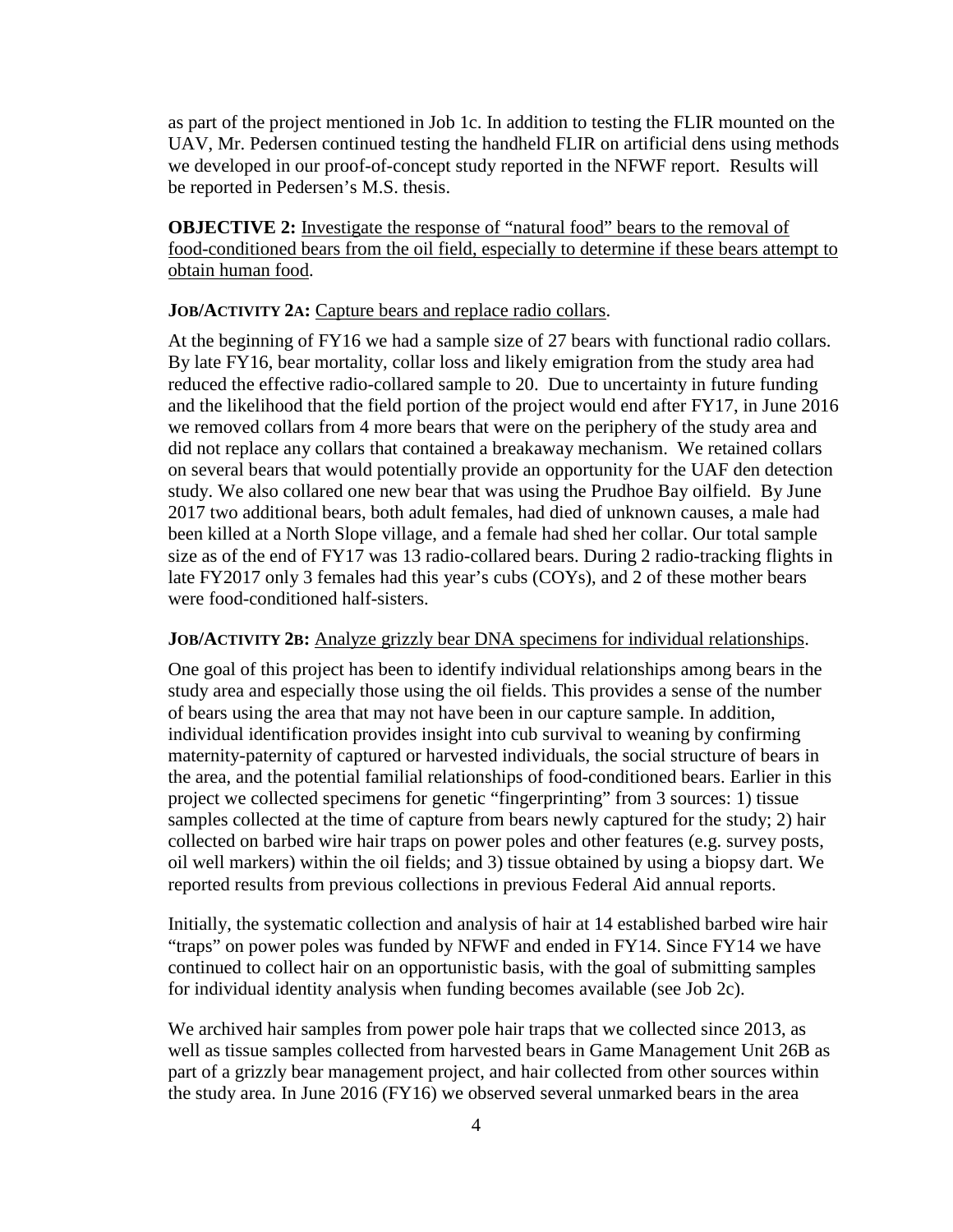around the North Slope Borough landfill in the Prudhoe Bay area. The landfill had been upgraded in 2015-2016; however, bears were already gaining access due to poorly designed gates. We collected hair from these gates, in one case observing the individual bear that deposited it. Our hope was that these samples would enable us to determine if the bears currently using anthropogenic foods were offspring of previously foodconditioned bears or instead were "new" bears that have recently learned to exploit an easy food source. In FY17 we had the archived specimens analyzed for individual relationships and compared with previous pedigree analyses. None of the samples from the power poles yielded sufficient DNA for analysis. Only 1 of 3 hair samples from the landfill fence was successfully analyzed for individual identity. That individual was identified as a male offspring of female#102, a bear whose home range was far south of the oilfield. This was the first case of a bear becoming food-conditioned without being the offspring of a food-conditioned parent. The sample from the ear punch of newly collared bear #149 confirmed she was the daughter of bear 006, a food-conditioned bear that we first collared in 1991 and who is the longest-living marked bear in the study. Bear #149's father was bear #137, a 6-year-old male who includes the oilfield as part of his home range, but is not food-conditioned. Analysis of samples from the hunter harvest also yielded some surprises. The only offspring of bear #006's 2010 litter was killed along the Dalton Highway. It was a female sired by male #107, a bear that had entered the western portion of the oilfield but never observed feeding on human food. A third case was a male offspring of bear #007 from her 2010 litter. This bear was killed along the Dalton Highway, more than 100km east of #007's home range. Bear #007 was first collared in 1992, spends time in the oilfields but has never been associated with anthropogenic food. These cases demonstrate the value of DNA analysis in determining vital rates of the population, as well as identifying the source of food-conditioned bears.

Other samples were either compromised by creosote, had inadequate number of roots for amplification, were too old, or had been contaminated by the desiccant used to ship the samples.

# **JOB/ACTIVITY 2C:** Establish barbed-wire hair traps on specific power poles and other permanent structures where bears have been observed rubbing. Hair collected at these sites will be included in the DNA analysis in job 2b.

Due to reduced funding beginning in FY16, we have been able to make only 1-2 annual ground trips to the study area. Previous experience had indicated that hair collected after >2-3 weeks after deposition had a high probability of being too de-natured to provide suitable DNA. In FY16 we removed barbed wire from 6 power poles that had not been visited by bears during the previous 3 years. As of the end of FY 16 we had only 8 poles "active." Having been notified of the project's resurgence in FY18, we abandoned one additional pole, reset the other 7, and added 2 new sites in June 2017.

At one of the new sites we erected a wood tripod as a proof-of-concept test of a portable design that would allow us to collect hair at promising locations without the need for power poles. Depending on results from this new design, we may deploy additional tripods in FY18.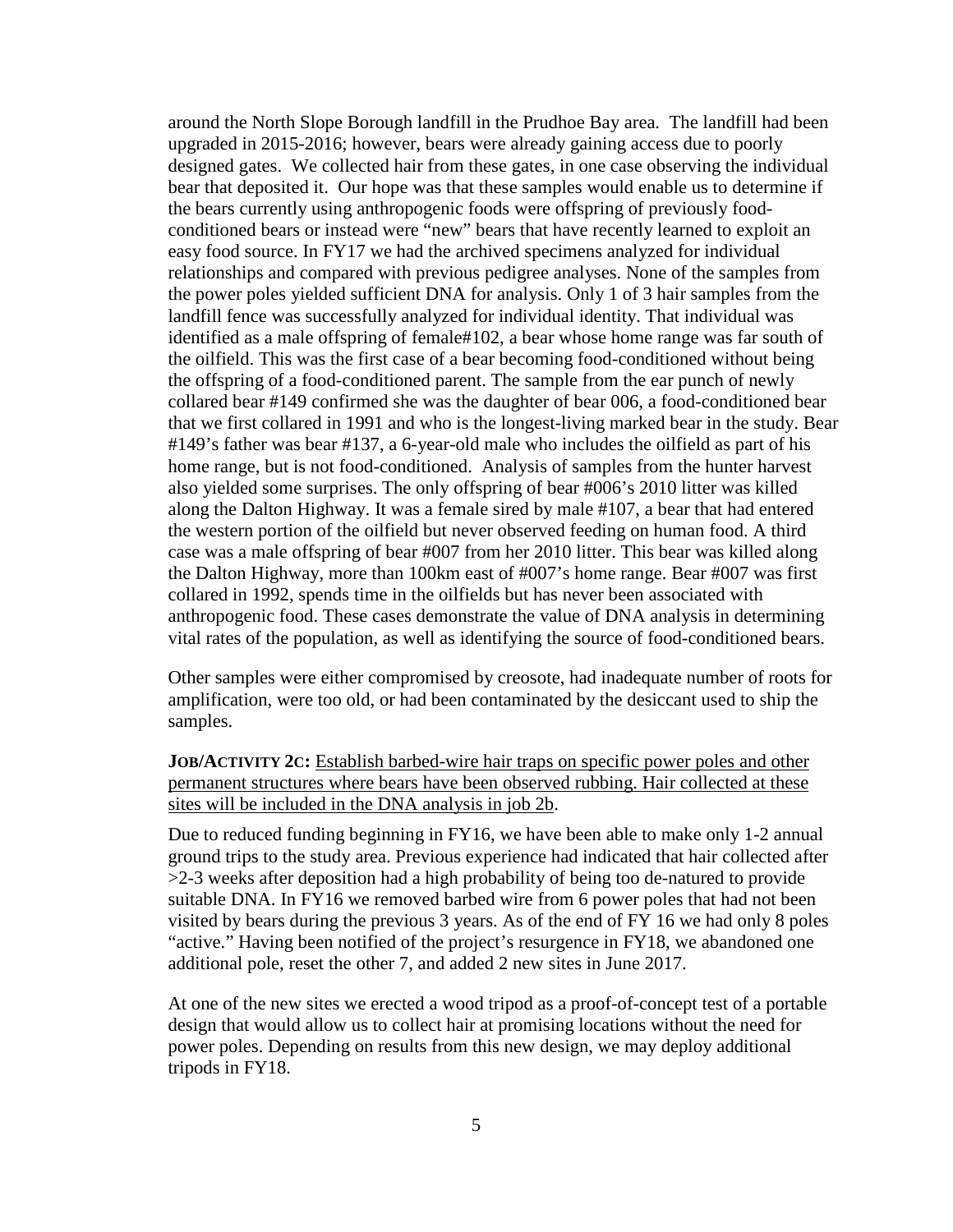**JOB/ACTIVITY 2D:** Collect and analyze specimens for stable isotope analysis to identify food-conditioned bears within the oil field sample.

Since the 1990s, we have collected hair and blood samples from the bears we captured. Since 2013 we have also collected opportunistically hair and blood samples from bears killed by hunters in GMU 26A and 26B. Results for analysis of food habits using C and N through FY 2006 were published (Bentzen et al. 2014\*). In FY14 samples from bears we captured since 2007, as well as the samples from hunters, were analyzed by the University of Alaska Fairbanks-Stable Isotope Facility for concentrations of stable isotopes of C and N. Since then we have archived samples. We had collected hair and blood samples from the 8 recaptures and 1 new capture in FY16. If funding becomes available, we will have these and the remaining archived samples analyzed at the UAF facility.

In late FY16 we began collaboration with the Department's Marine Mammals program to investigate stress and reproductive hormones from grizzly bear hair using samples we have collected since 1992. Consumables necessary for the analysis were purchased by the Marine Mammals program in FY16, and preliminary analysis conducted by UAF graduate and undergraduate students in FY17. The undergraduate student presented the results in a poster at the UAF undergraduate studies (URSA) day (see section III). The results confirm that cortisol can be extracted from grizzly bear hair using the technique described, and that cortisol levels of grizzly bears in the study area appear comparable to those from other studies in Canada. The most interesting preliminary result is that cortisol levels from food-conditioned bears (i.e., those spending the most time around human activity) were not significantly different from those feeding on natural food in the oilfield (i.e., spending time in the oilfield but not necessarily in close proximity to human activity) or those bears that have not entered the oilfield at all (i.e., most like bears in natural habitats). However, there were a few interesting outliers that far exceeded the standard deviation, and these were all females.

\* Bentzen, T. W., R. T. Shideler, and T. M. O'Hara. 2014. Use of stable isotope analysis to identify food-conditioned grizzly bears on Alaska's North Slope. Ursus 25(1):14–23.

**OBJECTIVE 3:** Write annual progress reports, a research interim technical report in FY16, and a final technical report. Give presentations at scientific forums. Publish results in peer-reviewed journals.

**JOB/ACTIVITY 3A:** Data analysis and reporting.

Data analysis and manuscript preparation are ongoing. Manuscripts are being prepared on denning ecology, effects of food-conditioning, and grizzly bear den detection.

# **II. SIGNIFICANT DEVIATIONS AND/OR ADDITIONAL FEDERAL AID-FUNDED WORK NOT DESCRIBED ABOVE THAT WAS ACCOMPLISHED ON THIS PROJECT DURING THIS SEGMENT PERIOD**

None.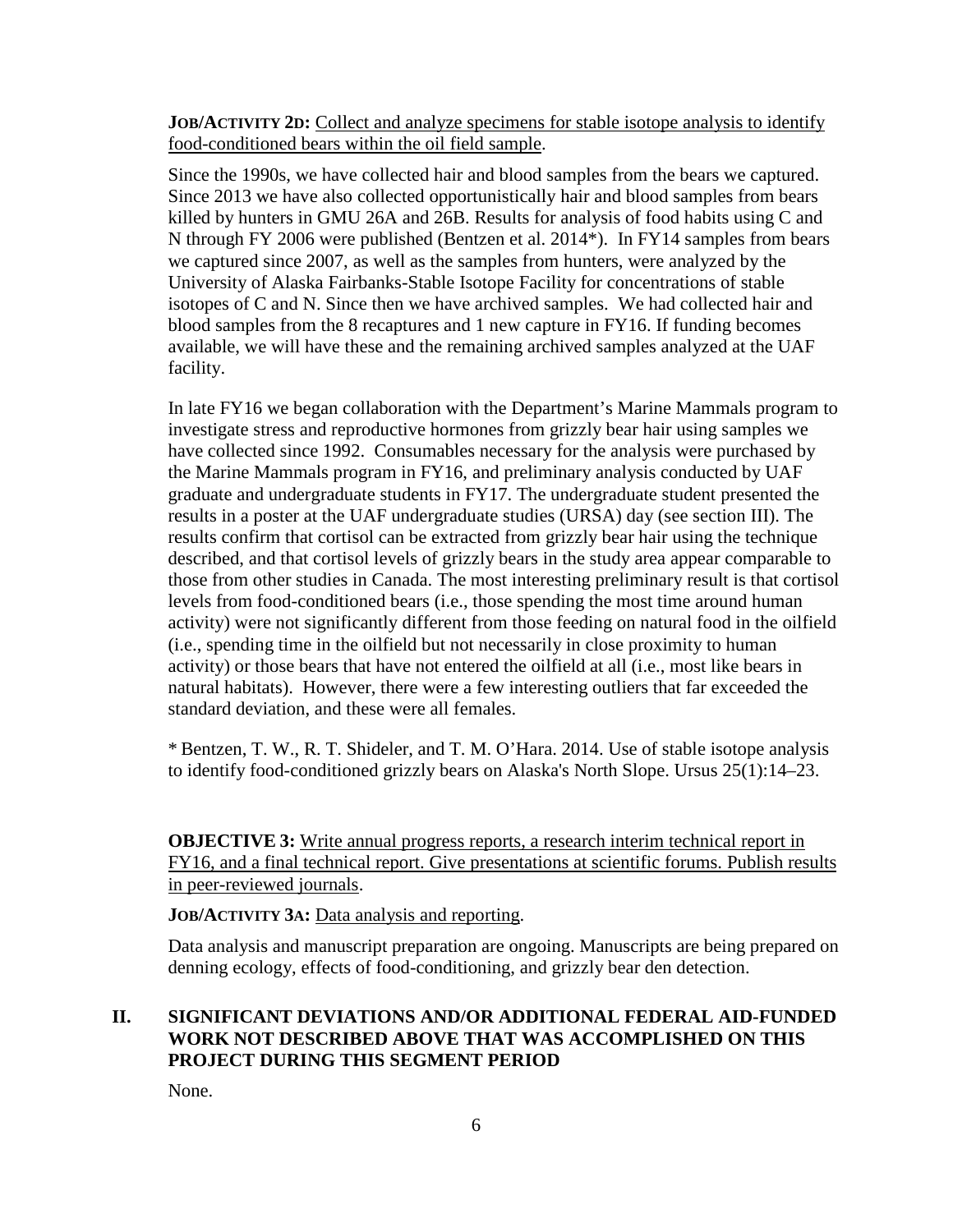#### **III. PUBLICATIONS**

Starbuck, H., M.J. Keogh, P.M. Charapata, R. Shideler, and K. Hundertmark. 2017. Hair cortisol concentrations of Alaskan grizzly bear (*Ursus arctos*) from the North Slope oilfield. Poster presented at University of Alaska undergraduate student research day (URSA).

#### **IV. RECOMMENDATIONS FOR THIS PROJECT**

The following recommendations apply to future research and monitoring:

- 1. Maintain a sample of ca. 30 GPS-collared bears within the oil field region to monitor demographic characteristics, oil field use, and den locations. Test the feasibility of a "virtual fence" that would alert project staff that the bears have entered or left the oil fields. Investigate the possibility of tying this alert to oil field security to provide a real-time notification that a marked bear is in their area.
- 2. Conduct periodic radio-tracking surveys of GPS-collared females to investigate cub production and mortality, and to confirm collar loss or bear mortality if the GPS location becomes stationary.
- 3. Continue to develop the den habitat suitability map.
	- a. Ground-truth the precision of the map by a) retrospectively comparing locations of previously occupied dens that have not been inspected (i.e., not included in the development of the den habitat model), and b) randomly selected points that may or not be suitable habitat predicted by the model.
	- b. Compare new den locations with predicted habitat values from the map.
	- c. Include snow drift modelling as a component of den selection using the same procedure reported by Liston et al. (2016)\* for polar bears denning.
- 4. Once an accurate den habitat map becomes available, identify areas that may be affected by industry winter activities and apply a feasible detection method to identify active dens.
- 5. Continue to collect and analyze genetic data from newly captured bears, from hair collected at snares around the oil field, and from tissue collected from hunter harvest or department bear control projects.
- 6. On an opportunistic basis, continue to evaluate the feasibility of using dogs to detect denning bears, especially focusing on the weather and snow conditions (e.g., snow depth, snow density, presence of ice layers) when dogs fail to locate the den or require an unacceptably long time (e.g., >0.5 hr) to detect the den.
- 7. Continue to collect and analyze bear samples for stable isotope analysis. This may provide an indication that additional bears are becoming food-conditioned. For selected individuals that may be feeding in areas with a marine influence, test for S in